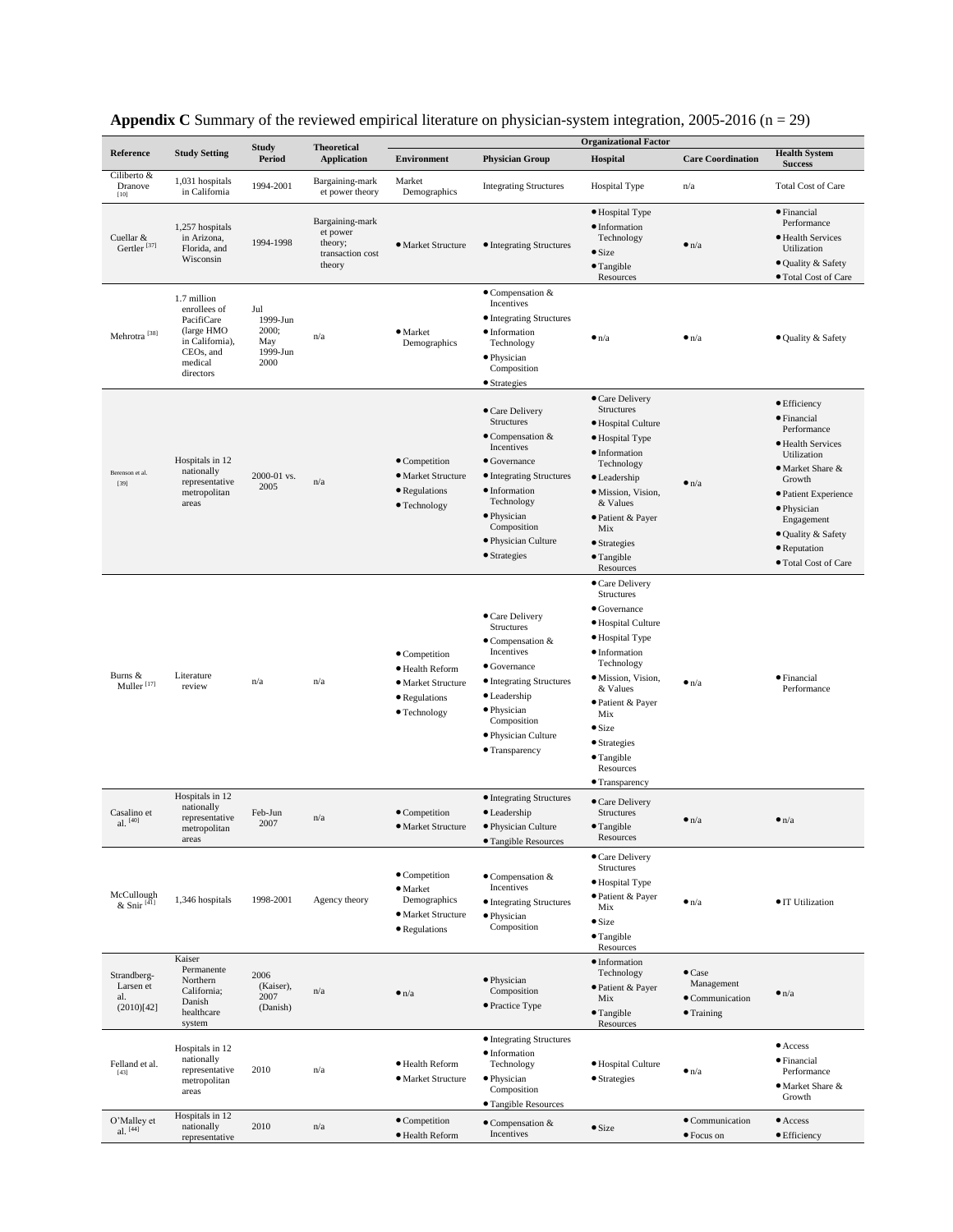|                                    | metropolitan<br>areas                                                                      |                  |                                                                         | • Market Structure<br>$\bullet$ Technology                                      | • Integrating Structures<br>$\bullet$ Information<br>Technology<br>· Physician<br>Composition<br>• Physician Culture<br>• Strategies<br>• Tangible Resources                                                      |                                                                                                                                        | Continuity of<br>Care                                                 | ● Financial<br>Performance<br>• Health Services<br>Utilization<br>• Market Share &<br>Growth<br>· Patient Experience<br>· Physician<br>Engagement<br>● Quality & Safety<br>● Total Cost of Care<br>• Efficiency |
|------------------------------------|--------------------------------------------------------------------------------------------|------------------|-------------------------------------------------------------------------|---------------------------------------------------------------------------------|-------------------------------------------------------------------------------------------------------------------------------------------------------------------------------------------------------------------|----------------------------------------------------------------------------------------------------------------------------------------|-----------------------------------------------------------------------|-----------------------------------------------------------------------------------------------------------------------------------------------------------------------------------------------------------------|
| Evans et al.<br>$[45]$             | Literature<br>review                                                                       | 1985-2013        | Complex-adaptiv<br>e systems                                            | · Health Reform<br>$•$ Market<br>Demographics                                   | $\bullet$ Governance<br>• Integrating Structures<br>· Physician<br>Composition                                                                                                                                    | $\bullet$ Governance<br>$\bullet$ Size<br>$\bullet$ Tangible<br>Resources                                                              | $\bullet$ Case<br>Management<br>• Communication<br>$\bullet$ Training | $\bullet$ Financial<br>Performance<br>· Health System<br>Culture<br>• Market Share &<br>Growth<br>• Patient Experience<br>● Quality & Safety<br>• Reputation<br>● Total Cost of Care                            |
| Hwang et al.<br>[19]               | Literature<br>review                                                                       | 2000-2011        | n/a                                                                     | · Health Reform<br>$•$ Market<br>Demographics                                   | $\bullet$ Governance<br>• Integrating Structures<br>· Physician<br>Composition                                                                                                                                    | $\bullet$ n/a                                                                                                                          | $\bullet$ Case<br>Management<br>$\bullet$ Training                    | ● Efficiency<br><b>• Health Services</b><br>Utilization<br>• IT Utilization<br>• Quality & Safety<br>• Total Cost of Care                                                                                       |
| Kauk &<br>Bray <sup>[46]</sup>     | Literature<br>review                                                                       | n/a              | n/a                                                                     | · Health Reform                                                                 | $\bullet$ Compensation &<br>Incentives<br>$\bullet$ Leadership<br>· Mission, Vision, &<br>Values<br>· Physician Culture                                                                                           | · Hospital Culture<br>$\bullet$ Leadership<br>• Mission, Vision,<br>& Values                                                           | $\bullet$ n/a                                                         | $\bullet$ Financial<br>Performance<br>● Quality & Safety<br>• Total Cost of Care                                                                                                                                |
| Lammers <sup>[47]</sup>            | 4,502 hospitals                                                                            | 2008             | Internal<br>organization of<br>hospitals;<br>transaction cost<br>theory | $\bullet$ Market<br>Demographics<br>• Market Structure<br>$\bullet$ Regulations | • Integrating Structures                                                                                                                                                                                          | • Hospital Type<br>● Patient & Payer<br>Mix<br>$\bullet$ Size                                                                          | $\bullet$ n/a                                                         | <b>• IT Utilization</b>                                                                                                                                                                                         |
| McWilliams<br>et al.<br>(2013)[48] | 4.29 million<br>Medicare<br>beneficiaries                                                  | 2009             | n/a                                                                     | $\bullet$ Market<br>Demographics<br>• Market Structure                          | • Integrating Structures<br>· Physician<br>Composition                                                                                                                                                            | ● Patient & Payer<br>Mix                                                                                                               | $\bullet$ n/a                                                         | <b>• Health Services</b><br>Utilization<br>● Quality & Safety<br>● Total Cost of Care                                                                                                                           |
| Page et al.<br>[49]                | Literature<br>review                                                                       | 1992-Mar<br>2012 | n/a                                                                     | · Health Reform<br>• Regulations                                                | $\bullet$ Compensation &<br>Incentives<br>$\bullet$ Leadership<br>• Physician<br>Composition<br>· Physician Culture<br>• Tangible Resources                                                                       | $\bullet$ Leadership                                                                                                                   | $\bullet$ n/a                                                         | $\bullet$ n/a                                                                                                                                                                                                   |
| Sowers et al.<br>[50]              | Literature<br>review                                                                       | n/a              | n/a                                                                     | · Health Reform<br>• Regulations                                                | $\bullet$ Compensation &<br>Incentives<br>$\bullet$ Governance<br>• Integrating Structures<br>$\bullet$ Leadership<br>$\bullet$ Mission, Vision, &<br>Values<br>· Physician<br>Composition<br>· Physician Culture | $\bullet$ Governance<br>· Hospital Culture<br>$\bullet$ Leadership<br>· Mission, Vision,<br>& Values<br>$\bullet$ Size<br>• Strategies | $\bullet$ Case<br>Management                                          | <b>•</b> Efficiency<br>• Health System<br>Culture<br>· Patient Experience<br>● Quality & Safety                                                                                                                 |
| Baker et al. $_{[\![13]\!]}$       | 2.1 million<br>hospital<br>claims from<br>non-elderly,<br>privately<br>insured<br>patients | 2001-2007        | Bargaining-mark<br>et power<br>theory;<br>transaction cost<br>theory    | • Competition<br>$\bullet$ Market<br>Demographics<br>• Market Structure         | • Integrating Structures                                                                                                                                                                                          | · Hospital Type<br>$\bullet$ Size<br>$\bullet$ Tangible<br>Resources                                                                   | $\bullet$ n/a                                                         | · Health Services<br>Utilization<br>● Total Cost of Care                                                                                                                                                        |
| Cho et al. <sup>[51]</sup>         | U.S. hospitals                                                                             | 2010             | n/a                                                                     | $•$ Market<br>Demographics                                                      | • Integrating Structures                                                                                                                                                                                          | • Care Delivery<br>Structures<br>• Hospital Type<br>$\bullet$ Size<br>$\bullet$ Tangible<br>Resources                                  | $\bullet$ n/a                                                         | · Health Services<br>Utilization<br><b>• IT Utilization</b>                                                                                                                                                     |
| Janus &<br>Brown <sup>[52]</sup>   | 151 integrated<br>care<br>organizations<br>in U.S.,<br>England, and<br>Germany             | n/a              | n/a                                                                     | $\bullet$ n/a                                                                   | $\bullet$ Compensation &<br>Incentives<br>· Physician<br>Composition                                                                                                                                              | $\bullet$ n/a                                                                                                                          | $\bullet$ n/a                                                         | $\bullet$ n/a                                                                                                                                                                                                   |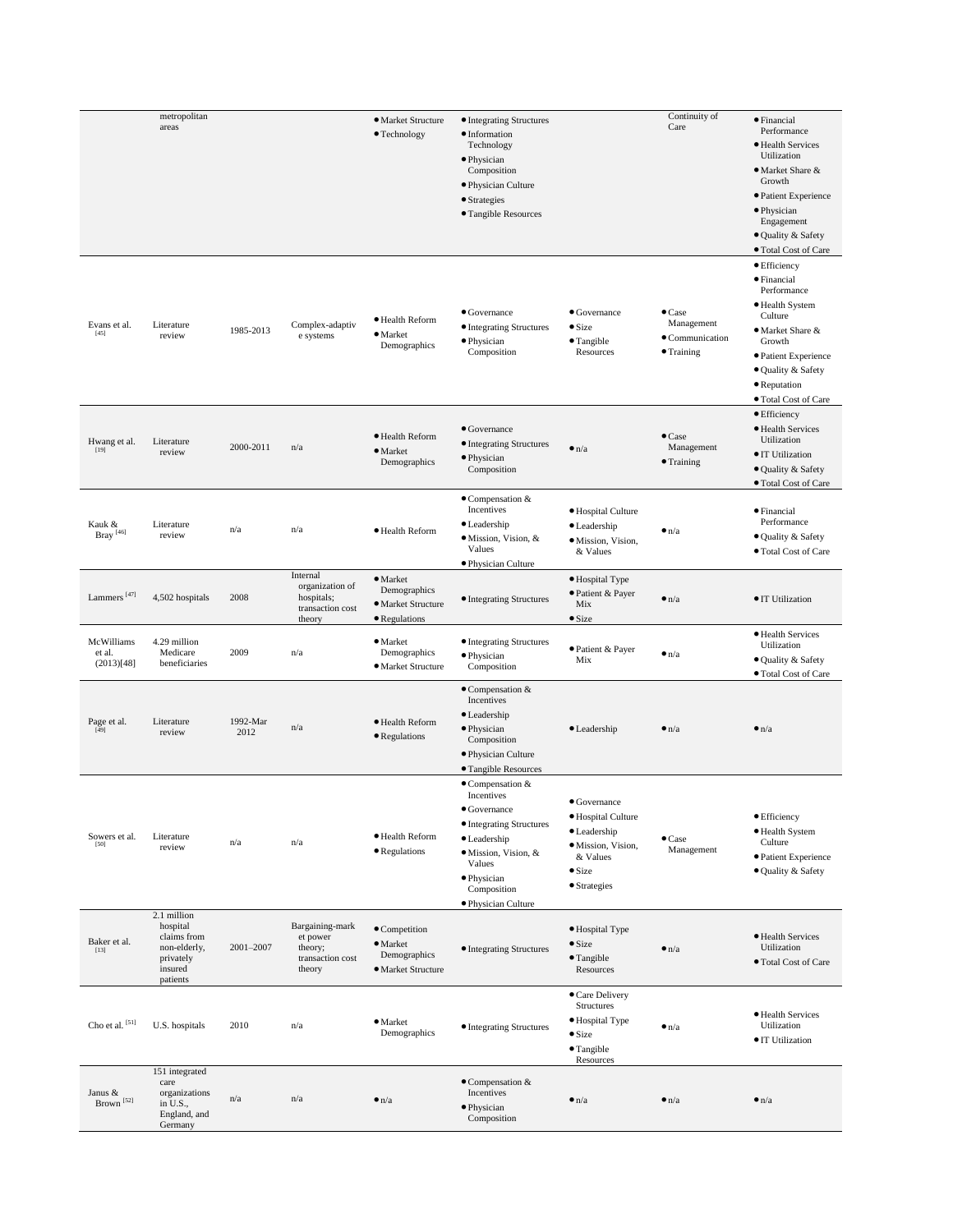| Robinson &<br>Miller<br>(2014)[15] | 4.5 million<br>patients in<br>California                                                      | 2009-2012                        | n/a                                | $\bullet$ Market<br>Demographics                                                | $\bullet$ Governance<br>• Integrating Structures<br>· Physician<br>Composition | $\bullet$ Tangible<br>Resources                                      | $\bullet$ n/a                              | $\bullet$ Financial<br>Performance<br>● Total Cost of Care                                                   |
|------------------------------------|-----------------------------------------------------------------------------------------------|----------------------------------|------------------------------------|---------------------------------------------------------------------------------|--------------------------------------------------------------------------------|----------------------------------------------------------------------|--------------------------------------------|--------------------------------------------------------------------------------------------------------------|
| $Cho$ <sup>[53]</sup>              | 24 physicians<br>and hospital<br>administrator<br>s                                           | Apr-Nov<br>2012                  | n/a                                | $\bullet$ n/a                                                                   | • Integrating Structures                                                       | $\bullet$ n/a                                                        | • Communication                            | • Market Share &<br>Growth<br>· Patient Experience<br>• Total Cost of Care<br>● Total Cost of<br>Integration |
| Chukmaitov<br>et al. $^{[54]}$     | 5.4 million<br>patient<br>records in<br>Florida                                               | 2006-2009                        | Contingency<br>theory              | $\bullet$ Competition<br>$\bullet$ Market<br>Demographics<br>· Market Structure | • Integrating Structures                                                       | · Hospital Type<br>$\bullet$ Size<br>$\bullet$ Tangible<br>Resources | • Post-Acute and<br><b>Outpatient Care</b> | • IT Utilization<br>· Quality & Safety<br>• Total Cost of Care                                               |
| Neprash et<br>$a^{\hat{1}}$ . [55] | 7,391,335<br>non-elderly<br>enrollees in<br>PPO <sub>s</sub> or<br>point-of-servi<br>ce plans | Dec 1, 2013<br>- Jul 13,<br>2015 | Bargaining-mark<br>et power theory | $\bullet$ Competition<br>$\bullet$ Market<br>Demographics                       | • Integrating Structures                                                       | · Hospital Type                                                      | $\bullet$ n/a                              | • Total Cost of Care                                                                                         |
| Song et al.<br>[56]                | 806,266<br>Medicare<br>beneficiaries;<br>12,567,069<br>commercially<br>insured<br>individuals | 2007-2012                        | n/a                                | $\bullet$ Market<br>Demographics                                                | • Integrating Structures                                                       | $\bullet$ n/a                                                        | $\bullet$ n/a                              | · Health Services<br>Utilization                                                                             |
| Trybou et al.<br>[20]              | Literature<br>review                                                                          | Jan 1989 -<br>Jun 2013           | Agency theory                      | $\bullet$ n/a                                                                   | $\bullet$ Compensation &<br>Incentives<br>• Integrating Structures             | $\bullet$ n/a                                                        | $\bullet$ n/a                              | $\bullet$ Financial<br>Performance                                                                           |
| Baker et al.<br>[57]               | 400.000<br>physicians                                                                         | 2009                             | Agency theory                      | $\bullet$ Market<br>Demographics                                                | $\bullet$ Governance<br>• Integrating Structures                               | · Hospital Type<br>$\bullet$ Size                                    | $\bullet$ n/a                              | <b>• Health Services</b><br>Utilization<br>$\bullet$ Financial<br>Performance<br>• Quality & Safety          |
| Everson et<br>al. $^{[58]}$        | 2,920 hospitals                                                                               | 2009-2012                        | <b>Transaction cost</b><br>theory  | $\bullet$ Competition<br>$\bullet$ Market<br>Demographics                       | • Integrating Structures<br>· Physician<br>Composition                         | • Hospital Type<br>$\bullet$ Size                                    | $\bullet$ n/a                              | • IT Utilization<br>• Quality & Safety                                                                       |
| Lanese <sup>[59]</sup>             | 1 hospital in the<br>Midwest                                                                  | 2012-2013                        | n/a                                | ● Health Reform                                                                 | • Integrating Structures                                                       | · Hospital Culture                                                   | $\bullet$ n/a                              | · Patient Experience<br>• Quality & Safety<br>• Total Cost of Care                                           |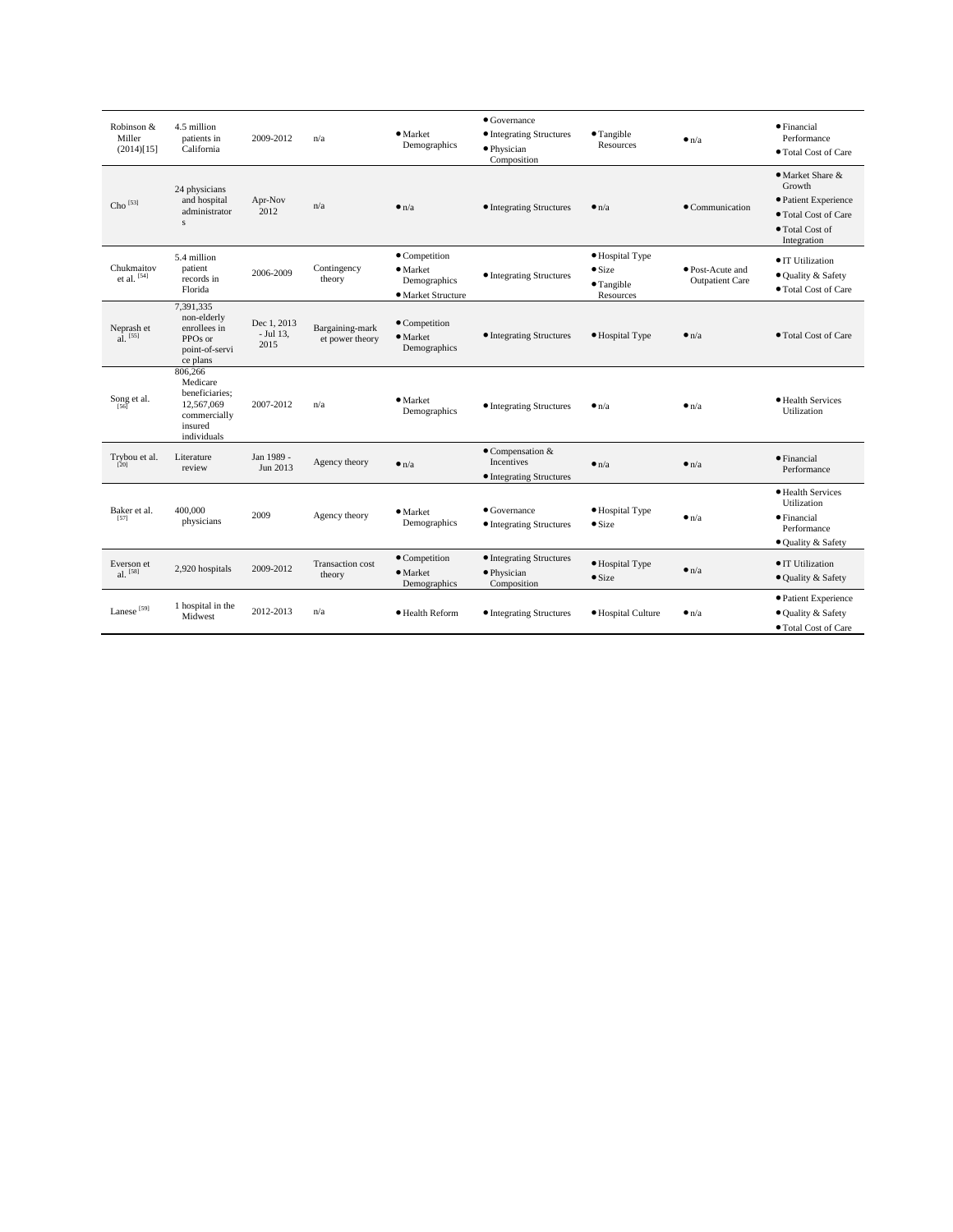**Appendix A.** Definitions of physician integrating structures by the American Hospital Association (American Hospital Association, 2015)

| <b>Physician Integrating</b><br><b>Structure</b> | <b>Definition</b>                                                                                                                                                                                                                                                                                                                                                                                             |
|--------------------------------------------------|---------------------------------------------------------------------------------------------------------------------------------------------------------------------------------------------------------------------------------------------------------------------------------------------------------------------------------------------------------------------------------------------------------------|
| Open physician-hospital<br>organization (PHO)    | A joint venture between the hospital and all members of the medical staff who wish to<br>participate. The PHO can act as a unified agent in managed care contracting, own a<br>managed care plan, own and operate ambulatory care centers or ancillary services<br>projects, or provide administrative services to physician members.                                                                         |
| Closed physician-hospital<br>organization (PHO)  | A PHO that restricts physician membership to those practitioners who meet criteria for<br>cost effectiveness and/or high quality.                                                                                                                                                                                                                                                                             |
| Group practice without walls                     | Hospital sponsors the formation of, or provides capital to physicians to establish, a<br>"quasi" group to share administrative expenses while remaining independent<br>practitioners.                                                                                                                                                                                                                         |
| Independent practice<br>association              | A legal entity that holds managed care contracts. The IPA then contracts with physicians,<br>usually in solo practice, to provide care either on a fee-for-service or capitated basis. The<br>purpose of an IPA is to assist solo physicians in obtaining managed care contracts.                                                                                                                             |
| Management services<br>organization              | A corporation, owned by the hospital or a physician/hospital joint venture, that provides<br>management services to one or more medical group practices. The MSO purchases the<br>tangible assets of the practices and leases them back as part of a full-service management<br>agreement, under which the MSO employs all non-physician staff and provides all<br>supplies/administrative systems for a fee. |
| Equity model                                     | Allows established practitioners to become shareholders in a professional corporation in<br>exchange for tangible and intangible assets of their existing practices.                                                                                                                                                                                                                                          |
| Foundation                                       | A corporation, organized either as a hospital affiliate or subsidiary, which purchases both<br>the tangible and intangible assets of one or more medical group practices. Physicians<br>remain in a separate corporate entity but sign a professional services agreement with the<br>foundation.                                                                                                              |
| Employed/Salary model                            | Physicians are salaried by the hospital or another entity of a health system to provide<br>medical services for primary care and specialty care.                                                                                                                                                                                                                                                              |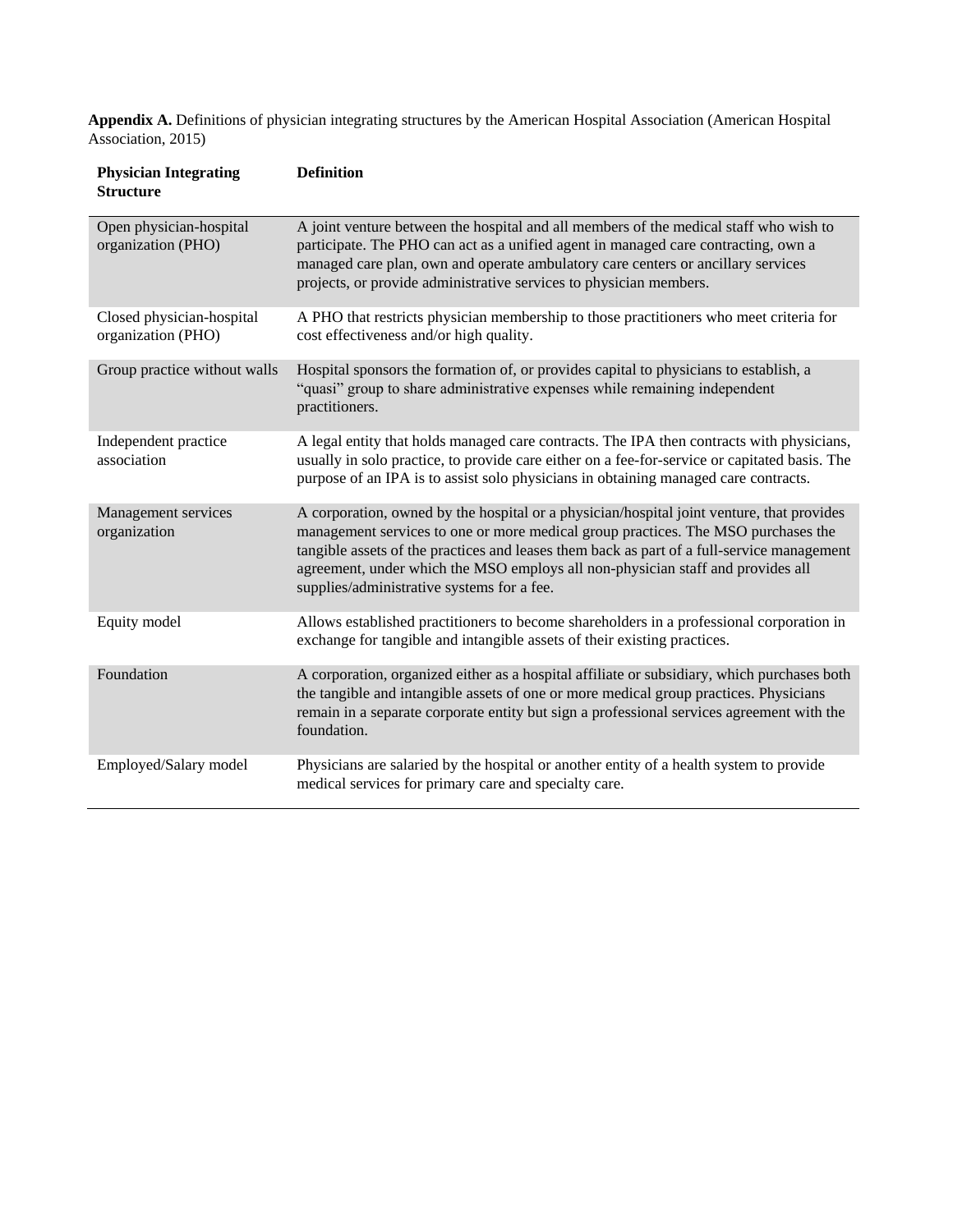| <b>Health System Success</b>          |                  | <b>Culture</b> |                  | Pre-           | Point-of-      | After-         | <b>Total</b> |
|---------------------------------------|------------------|----------------|------------------|----------------|----------------|----------------|--------------|
| Factor                                | <b>Structure</b> |                | <b>Resources</b> | <b>Service</b> | <b>Service</b> | <b>Service</b> |              |
| Access                                | 2                | $\overline{c}$ |                  | 2              |                |                | 9            |
| Efficiency                            | 13               |                |                  | 4              |                | 3              | 39           |
| <b>Financial Performance</b>          | 26               | 11             | 23               | 4              | 4              | 3              | 71           |
| <b>Health Services</b><br>Utilization | 25               | 5              | 10               |                |                |                | 43           |
| Health System Culture                 | 16               | 6              | 8                | 5              | 8              |                | 43           |
| IT Utilization                        | 38               | 0              | 16               |                |                |                | 61           |
| Market Share & Growth                 | 6                | 3              | 3                |                |                | 3              | 21           |
| Patient Experience                    | 10               | 6              | 6                |                |                |                | 31           |
| Physician Engagement                  | 12               | 11             | 10               | 5              | っ              |                | 42           |
| Quality & Safety                      | 59               | 8              | 22               | 6              | 6              |                | 102          |
| Reputation                            | 4                | っ              | 3                |                |                |                | 11           |
| <b>Total Cost of Care</b>             | 32               |                | 14               |                |                |                | 62           |
| <b>Total Cost of Integration</b>      | $\Omega$         | 0              | $\Omega$         | 3              | 0              | $\Omega$       | 3            |
| <b>Total</b>                          | 243              | 68             | 123              | 50             | 38             | 16             | 538          |

**Appendix B.** Frequency of Value Chain dimensions by health system success factor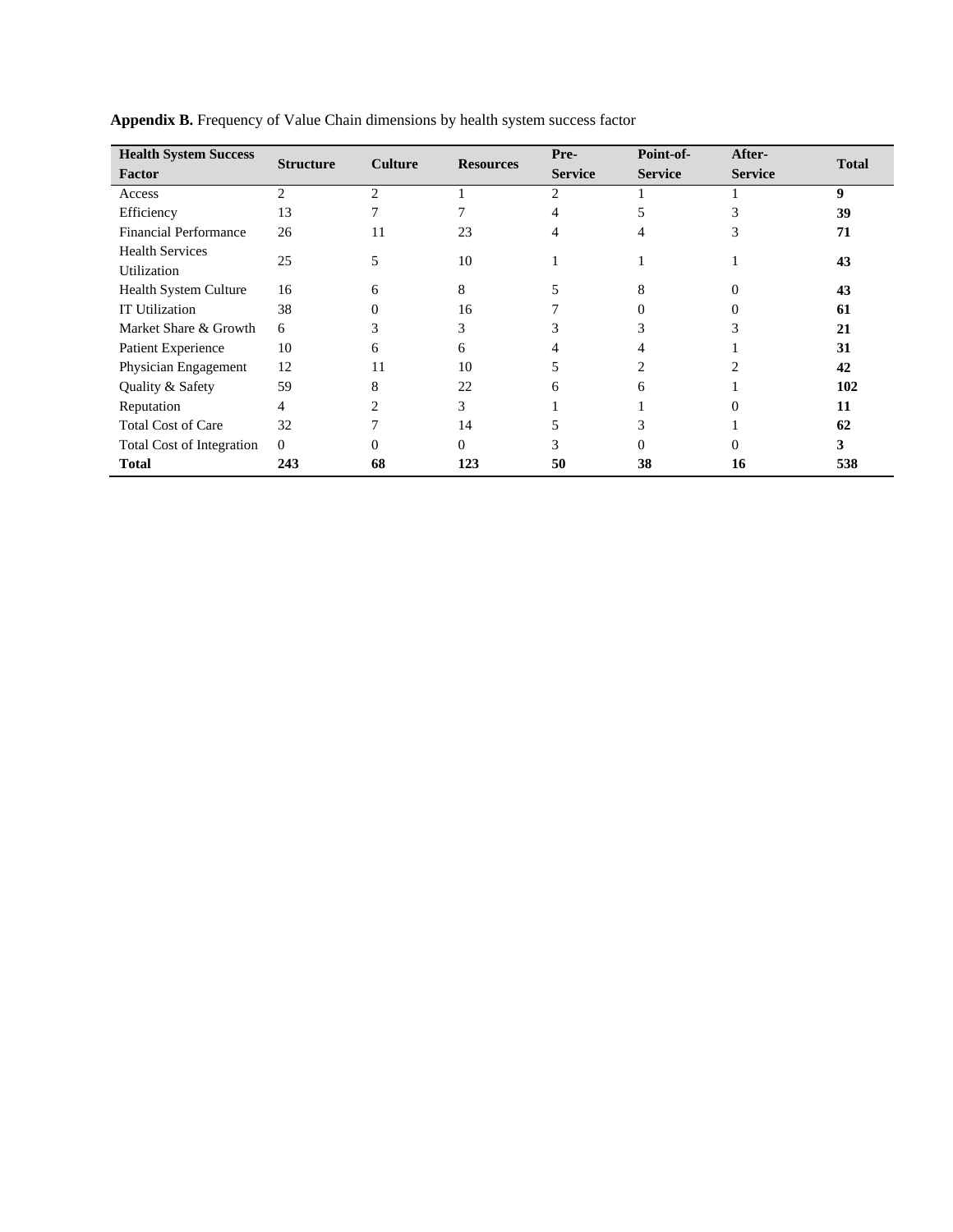| <b>Dimension</b>     | <b>Organizational Factor</b>        | # of Articles<br><b>Using Factor</b> | % of Articles<br><b>Using Factor</b> | Total # of<br><b>Factors</b> | Average # of<br><b>Factors Per</b><br>Article |
|----------------------|-------------------------------------|--------------------------------------|--------------------------------------|------------------------------|-----------------------------------------------|
| Environment          | Competition                         | 9                                    | 31.0%                                | 18                           | 2.00                                          |
|                      | <b>Health Reform</b>                | $\overline{9}$                       | 31.0%                                | 13                           | 1.44                                          |
|                      | <b>Market Demographics</b>          | 15                                   | 51.7%                                | 21                           | 1.40                                          |
|                      | <b>Market Structure</b>             | 11                                   | 37.9%                                | 22                           | 2.00                                          |
|                      | Regulations                         | 6                                    | 20.7%                                | 11                           | 1.83                                          |
|                      | Technology                          | $\mathfrak{Z}$                       | 10.3%                                | $\overline{4}$               | 1.33                                          |
|                      | <b>Any Environmental Factor</b>     | 25                                   | 86.2%                                | 71                           | 2.84                                          |
| Physician            | Care Delivery Structures            | $\overline{2}$                       | 6.9%                                 | 9                            | 4.50                                          |
| Group                | Compensation & Incentives           | 10                                   | 34.5%                                | 32                           | 3.20                                          |
|                      | Culture                             | 7                                    | 24.1%                                | 14                           | 2.00                                          |
|                      | Governance                          | $\tau$                               | 24.1%                                | 9                            | 1.29                                          |
|                      | <b>Integrating Structures</b>       | 25                                   | 86.2%                                | 71                           | 2.84                                          |
|                      | <b>Information Technology</b>       | 4                                    | 13.8%                                | $\overline{4}$               | 1.00                                          |
|                      | Leadership                          | 5                                    | 17.2%                                | 10                           | 2.00                                          |
|                      | Mission, Vision, & Values           | $\overline{c}$                       | 6.9%                                 | 3                            | 1.50                                          |
|                      | Physician Composition               | 15                                   | 51.7%                                | 25                           | 1.67                                          |
|                      | Practice Type                       | 1                                    | 3.4%                                 | $\mathbf{1}$                 | 1.00                                          |
|                      | Strategies                          | 3                                    | 10.3%                                | 3                            | 1.00                                          |
|                      | <b>Tangible Resources</b>           | $\overline{\mathcal{A}}$             | 13.8%                                | 7                            | 1.75                                          |
|                      | Transparency & Feedback             | $\mathbf{1}$                         | 3.4%                                 | $\mathbf{1}$                 | 1.00                                          |
|                      | <b>Any Physician Group Factor</b>   | 29                                   | 100.0%                               | 153                          | 5.28                                          |
| Hospital             | <b>Care Delivery Structures</b>     | 5                                    | 17.2%                                | $8\,$                        | 1.60                                          |
|                      | Culture                             | 6                                    | 20.7%                                | 8                            | 1.33                                          |
|                      | Governance                          | 3                                    | 10.3%                                | 3                            | 1.00                                          |
|                      | Hospital Type                       | 12                                   | 41.4%                                | 17                           | 1.42                                          |
|                      | <b>Information Technology</b>       | $\overline{4}$                       | 13.8%                                | 7                            | 1.75                                          |
|                      | Leadership                          | $\overline{4}$                       | 13.8%                                | 7                            | 1.75                                          |
|                      | Mission, Vision, & Values           | 4                                    | 13.8%                                | 8                            | 2.00                                          |
|                      | Patient & Payer Mix                 | 6                                    | 20.7%                                | 8                            | 1.33                                          |
|                      | Size                                | 12                                   | 41.4%                                | 14                           | 1.17                                          |
|                      | Strategies                          | $\overline{4}$                       | 13.8%                                | 9                            | 2.25                                          |
|                      | <b>Tangible Resources</b>           | 12                                   | 41.4%                                | 21                           | 1.75                                          |
|                      | Transparency                        | $\mathbf{1}$                         | 3.4%                                 | $\mathbf{1}$                 | 1.00                                          |
|                      | <b>Any Hospital Factor</b>          | 23                                   | 79.3%                                | 72                           | 3.13                                          |
| Care                 | Post-Acute and Outpatient Care      | $\mathbf{1}$                         | 3.4%                                 | $\mathbf{1}$                 | 1.00                                          |
| Coordination         | Case Management                     | 4                                    | 13.8%                                | 5                            | 1.25                                          |
|                      | Communication                       | 4                                    | 13.8%                                | 6                            | 1.50                                          |
|                      | Focus on Continuity of Care         | 1                                    | 3.4%                                 | 2                            | 2.00                                          |
|                      | Training                            | 3                                    | 10.3%                                | 3                            | 1.00                                          |
|                      | <b>Any Care Coordination Factor</b> | $\overline{7}$                       | 24.1%                                | 12                           | 1.71                                          |
| <b>Health System</b> | Access                              | $\overline{c}$                       | 6.9%                                 | $\overline{c}$               | 1.00                                          |
| <b>Success</b>       | Culture                             | $\sqrt{2}$                           | 6.9%                                 | $\boldsymbol{2}$             | 1.00                                          |
|                      | Efficiency                          | $\sqrt{5}$                           | 17.2%                                | $\sqrt{6}$                   | 1.20                                          |
|                      | <b>Financial Performance</b>        | 10                                   | 34.5%                                | 24                           | 2.40                                          |
|                      | <b>Health Services Utilization</b>  | $\boldsymbol{9}$                     | 31.0%                                | 14                           | 1.56                                          |
|                      | <b>IT Utilization</b>               | $\sqrt{6}$                           | 20.7%                                | 9                            | 1.50                                          |

**Appendix D.** Number of articles that used each organizational factor of the physician-system integration conceptual model  $(n = 29)$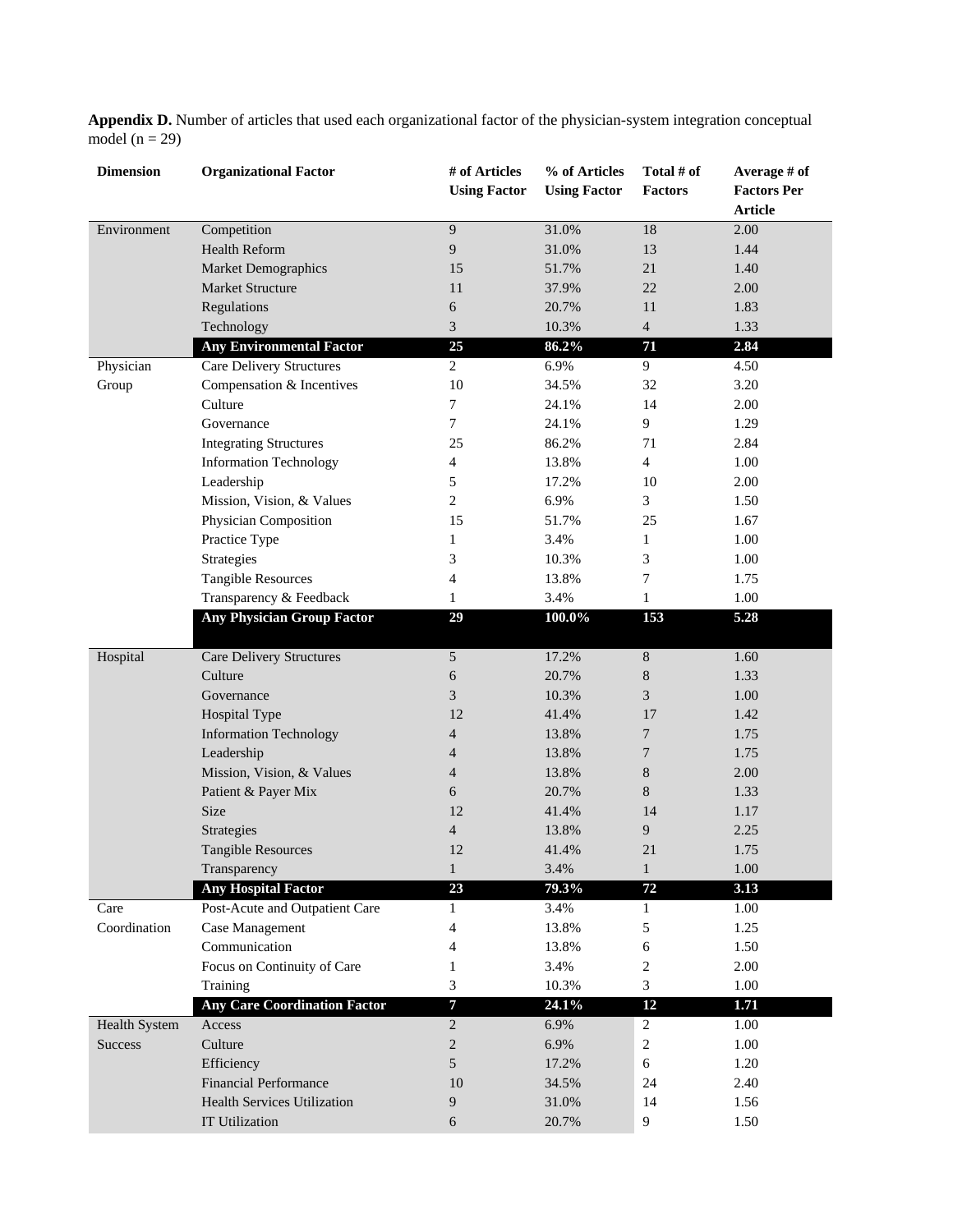| <b>Any Health System Success Factor</b> | 26             | 89.7% | 109 | 4.19 |  |
|-----------------------------------------|----------------|-------|-----|------|--|
| <b>Total Cost of Integration</b>        |                | 3.4%  |     | 3.00 |  |
| <b>Total Cost of Care</b>               | 14             | 48.3% | 20  | 1.43 |  |
| Reputation                              | 2              | 6.9%  | 2   | 1.00 |  |
| Quality & Safety                        | 12             | 41.4% | 38  | 3.17 |  |
| Physician Engagement                    | $\overline{2}$ | 6.9%  | 3   | 1.50 |  |
| <b>Patient Experience</b>               | 6              | 20.7% | 6   | 1.00 |  |
| Market Share & Growth                   |                | 17.2% |     | 1.40 |  |